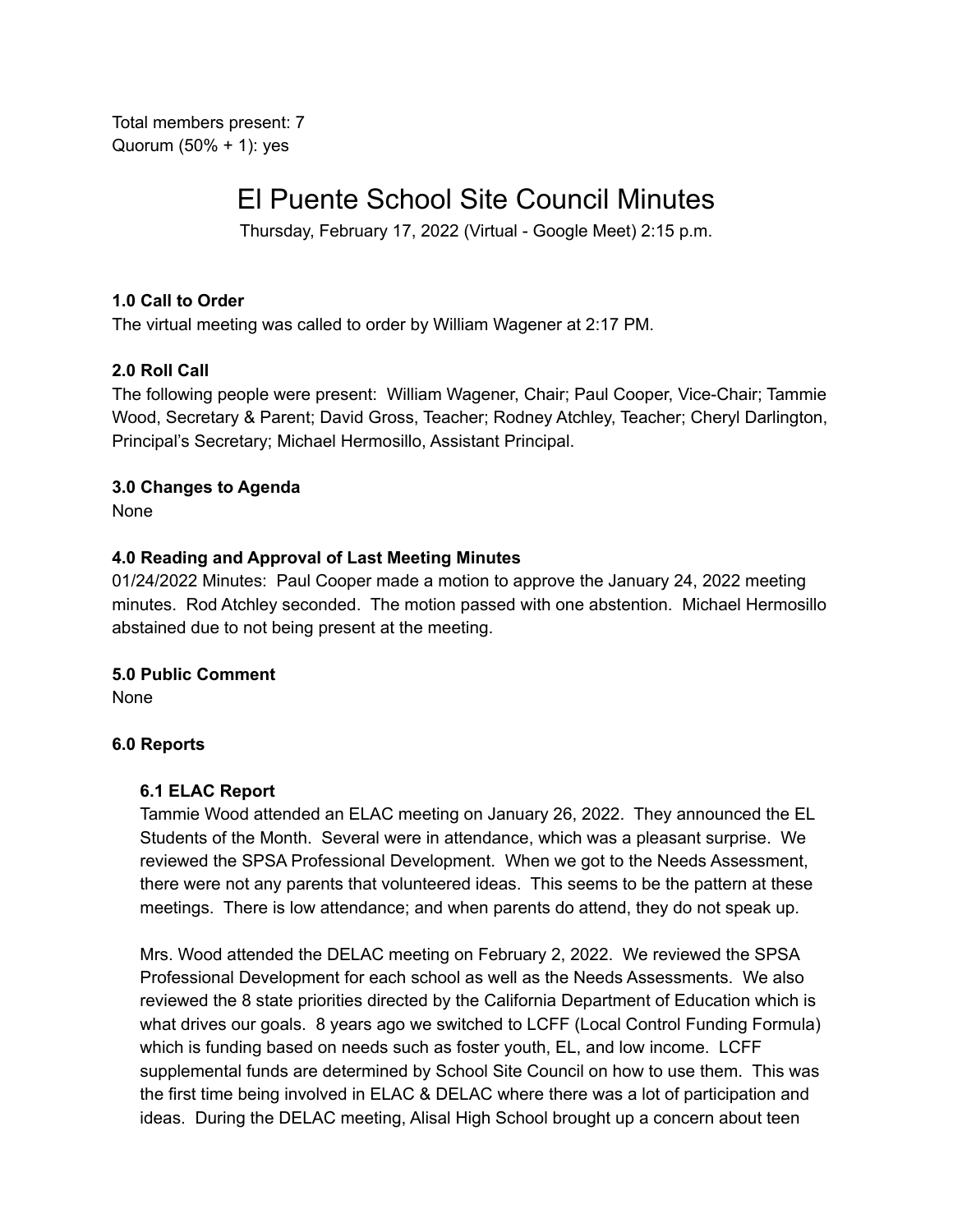parents not having a place to go. They are being denied at El Puente and Mt. Toro. Mr. Garcia would like to try to get rid of the roadblocks preventing them from attending. I brought this to the attention of Principal Green and he explained why they are being denied (*he only knew of one that was denied*). There are not enough students to justify the added classes and because we are an independent study program, they would not be immersed into English learning and it would be detrimental to them in the long run. It would set them up to fail. However, Mr. Hermosilllo stated that there have been students accepted into Mt. Toro because of the daycare program. He believes there is a way to accommodate teen parents. He would like to come up with a solution.

The next ELAC meeting will be on Wednesday, February 23, 2022. The next DELAC meeting will be held on Wednesday, March 2, 2022.

## **6.2 Student Report**

None

## **6.3 Parent Report**

Tammie Wood stated that the next Parent Newsletter would be coming out within the next few days.

## **6.4 Staff Report**

David Gross has seen an improvement with his ADA students. Talking Points has improved parent contact.

Paul Cooper has been working with students that have very low STAR Testing in reading. It is very concerning. He has some students that are reading at a 1st grade level. They are working in MYON. He recommended getting reading assistance programs. Cheryl Darlington stated that we have some already (RAZKIDS or MYON can read to them.) Mr. Cooper will look into it.

Rodney Atchley would like to look closer at the parameters of the SPSA and where money needs to be assigned. There has not been any improvement with some students. He has students at 3rd & 4th grade reading levels and does not have tools to help them appropriately. Some students are only finishing 1 or .3 credits a week. Why are we not doing a reading assessment in order to get into El Puente? Apparently when we were just a program, we did reading assessments. When we became a school, that stopped. Tammie Wood mentioned that maybe we need to assign funds for a special class that helps students with such low reading levels. Students with 1st grade through 4th grade reading levels cannot succeed without intervention.

William Wagener mentioned WASC. They will be visiting in the middle of March. Piggy-backing off of Mr. Atchley's concerns, Mr. Wagener stated that we need to review the SPSA from beginning to end. We should address these concerns within the plan. Can we serve the needs of these students? It will take some time and we will need to review a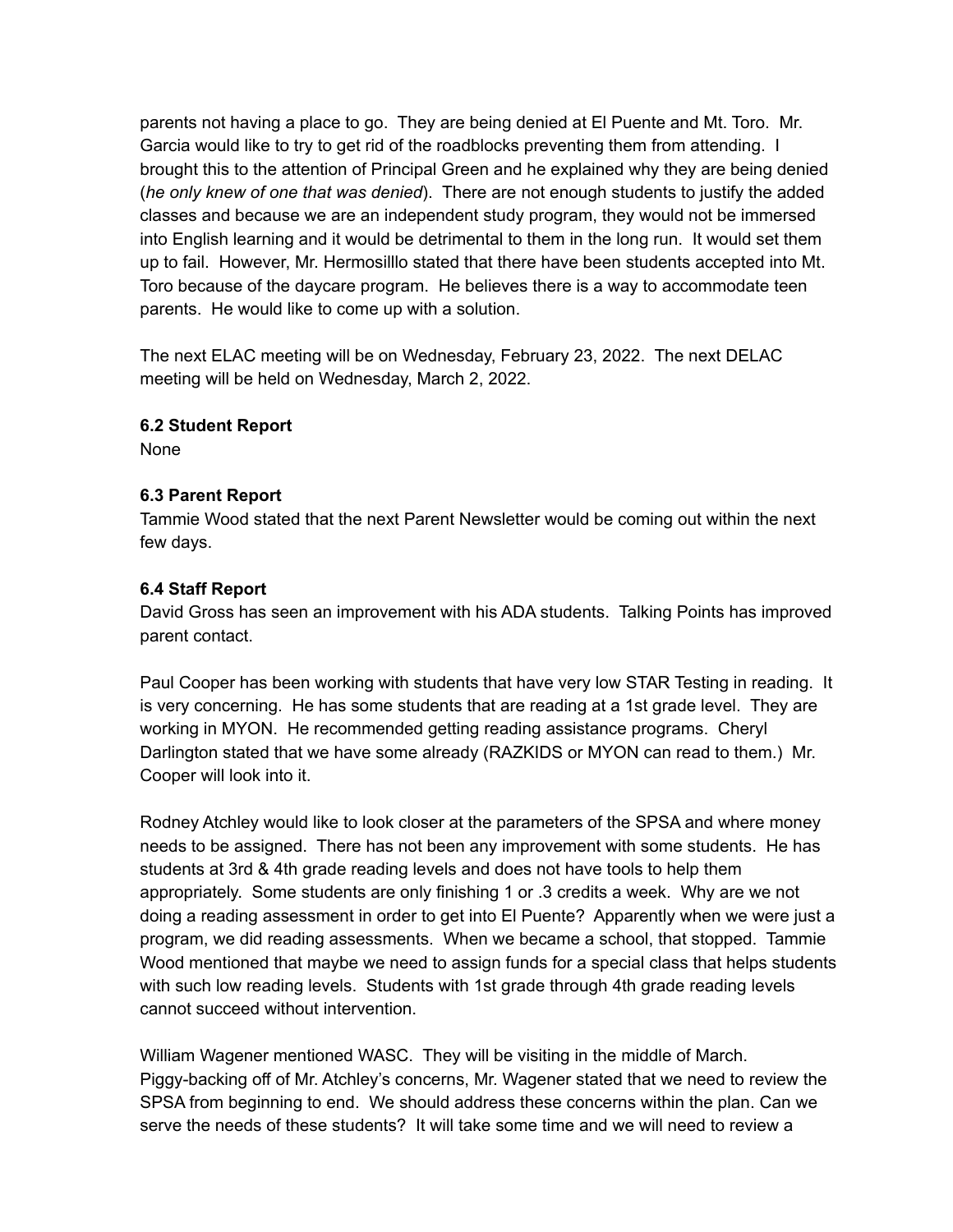chunk at a time. Mr. Wagener will add the first review of the SPSA to the agenda for our next meeting. Mr. Wagener also is very concerned about the low number of HiSET students. Where are they? Students need to know that there is more than one path to graduation. We need to find a way to obtain more students.

David Gross is concerned that in order to get a student into the Lone Wolf Program, the teacher must have 2 positive parent contacts. The problem is that many of the parents will not respond; even after 5-6 attempts. He feels we need to revise the policy. Mr. Wagener stated that if parents are not responding after that many attempts, that he should go ahead and submit the students to the Lone Wolf Program. It was also mentioned that the Lone Wolf Program is a very lengthy process. There is a lot of follow-up that has to occur.

Rodney Atchley discussed how counselors have a terrible time trying to reach parents as well. Parents need to be responsible in getting their kids to school. Without truancy capabilities, it makes it very difficult to get students to comply. We need to define the roles of Teacher responsibilities vs. Counselor responsibilities vs. Student responsibilities vs. Parent responsibilities.

### **6.5 Administration Report**

Michael Hermosillo has enjoyed being part of these meetings. He is hearing a lot that he would not normally hear.

Mr. Hermosillo announced that they have successfully submitted the self study for WASC. He is waiting on a check-in with Principal Green next week as to when the one-on-one with the WASC Chair will occur. The accreditation meeting will be in person this year. Mr. Hermosillo and Mr. Green will come up with a plan on how to prepare staff for the visit.

Mr. Hermosillo stated that the EL's are in an excellent position because of the Title III funds that we receive. He is not aware of how much funds we have, but would like to look into an intense academy for these students. He saw much success when he put 20 middle schoolers through the program that were nearly meeting reading standards. Only one dropped out due to soccer. They are all Juniors now and are meeting or exceeding expectations with the exception of one. The one student admits he did not take it seriously. It is costly. The program for the 20 was approximately \$10,000, but he feels it was worth it.

### **7.0 New Business**

### **7.1 Budget Recommendations**

There are not any categorical budget changes at this time.

William Wagener discussed the need to spend funds before we lose it. There are a couple of deadlines coming up. One is for this school year and the next deadline is September. Cheryl Darlington explained the following deadlines for this school year:

● March 18, 2022: Technology Purchase Orders